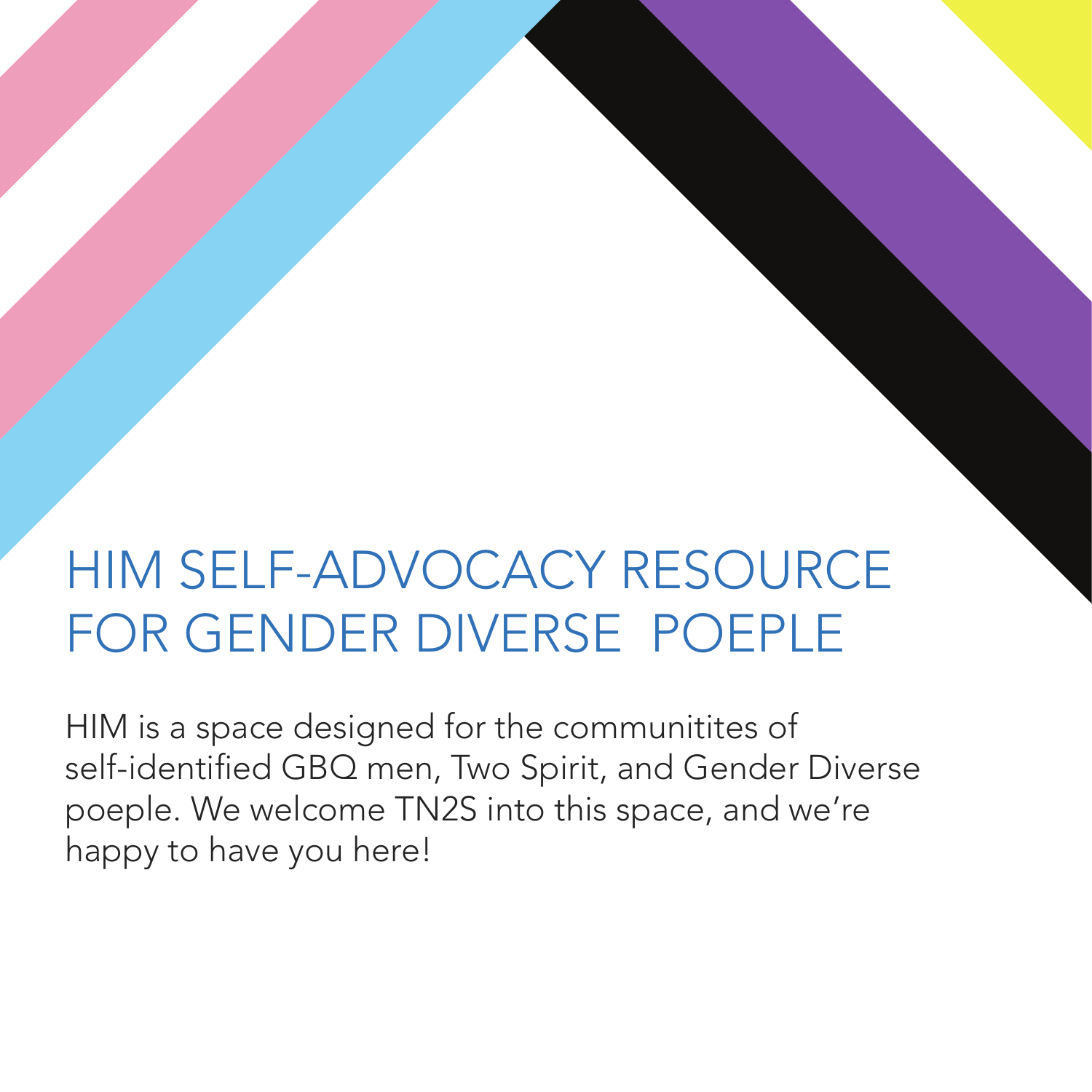## YOUR RIGHTS AS A CLIENT

HIM health centers serve all genders; no one is turned away.

It doesn't matter what name or sex marker is on your ID, the medical team at HIM should use the name and pronouns you use for yourself.

You have the right to refuse any tests or services offered to you.

You don't have to answer questions about being trans in order to get tested. Nurses may need to ask about your body, but they don't need to know how you identify in order to see you.

If you like, you can invite a support person to be in the room with you for your appointment.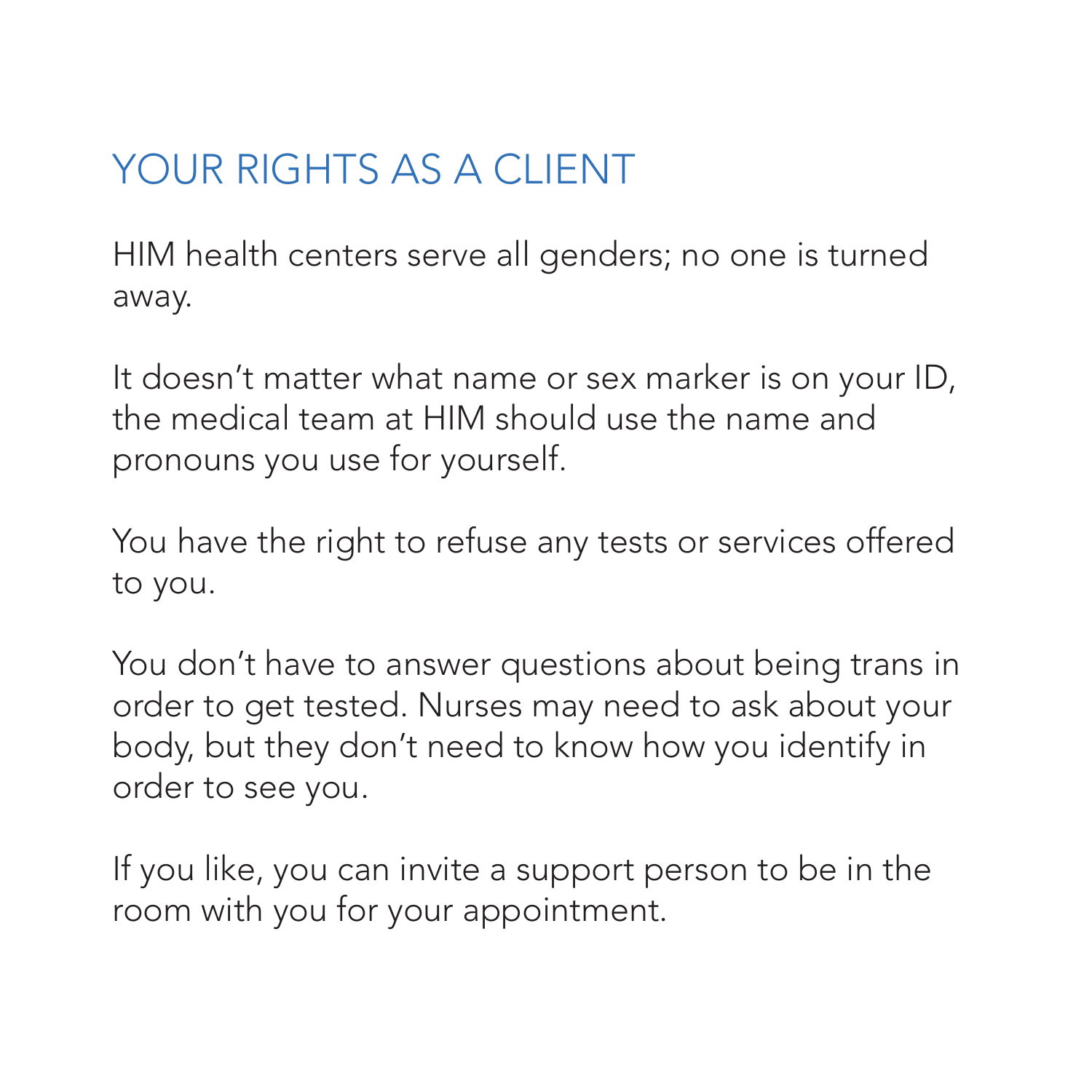You have the right to privacy and confidentiality around your gender identity. Our doctors and nurses will not disclose your gender identity to anyone else, including other service providers (like social workers) without your consent.

You should not have to educate medical practitioners about trans people. They are here to support you, not the other way around.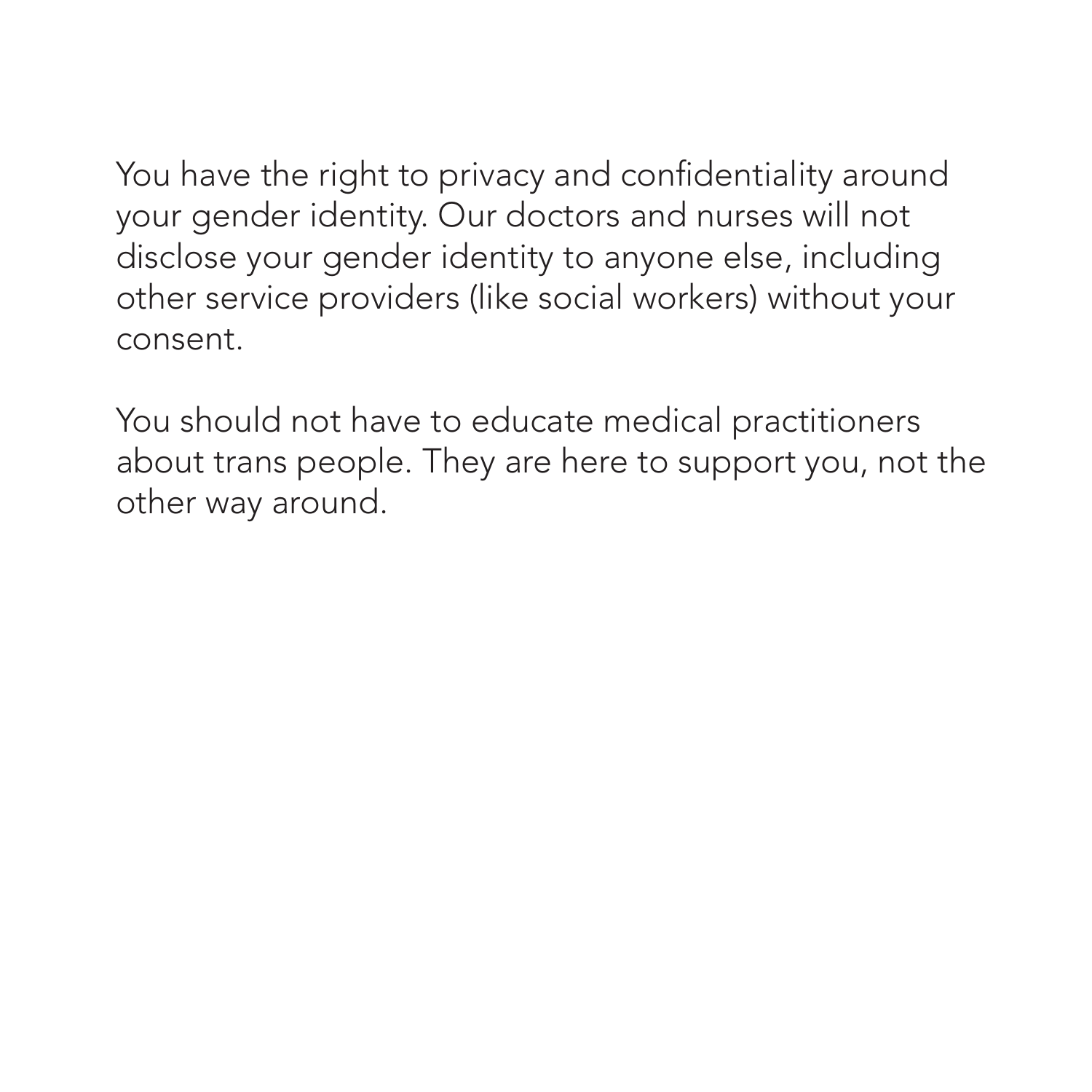## GETTING TESTED

HIM health centers should have testing available for your body.

Because of the ways T changes the body, people taking T might need smaller speculums and more lubrication.

People who have had vaginoplasty might need more lubrication.

Our doctors and nurses will support you to swab yourself if it's more comfortable for you.

You are allowed to stop any tests or procedures at any time, and decline any tests or procedures that are offered to you.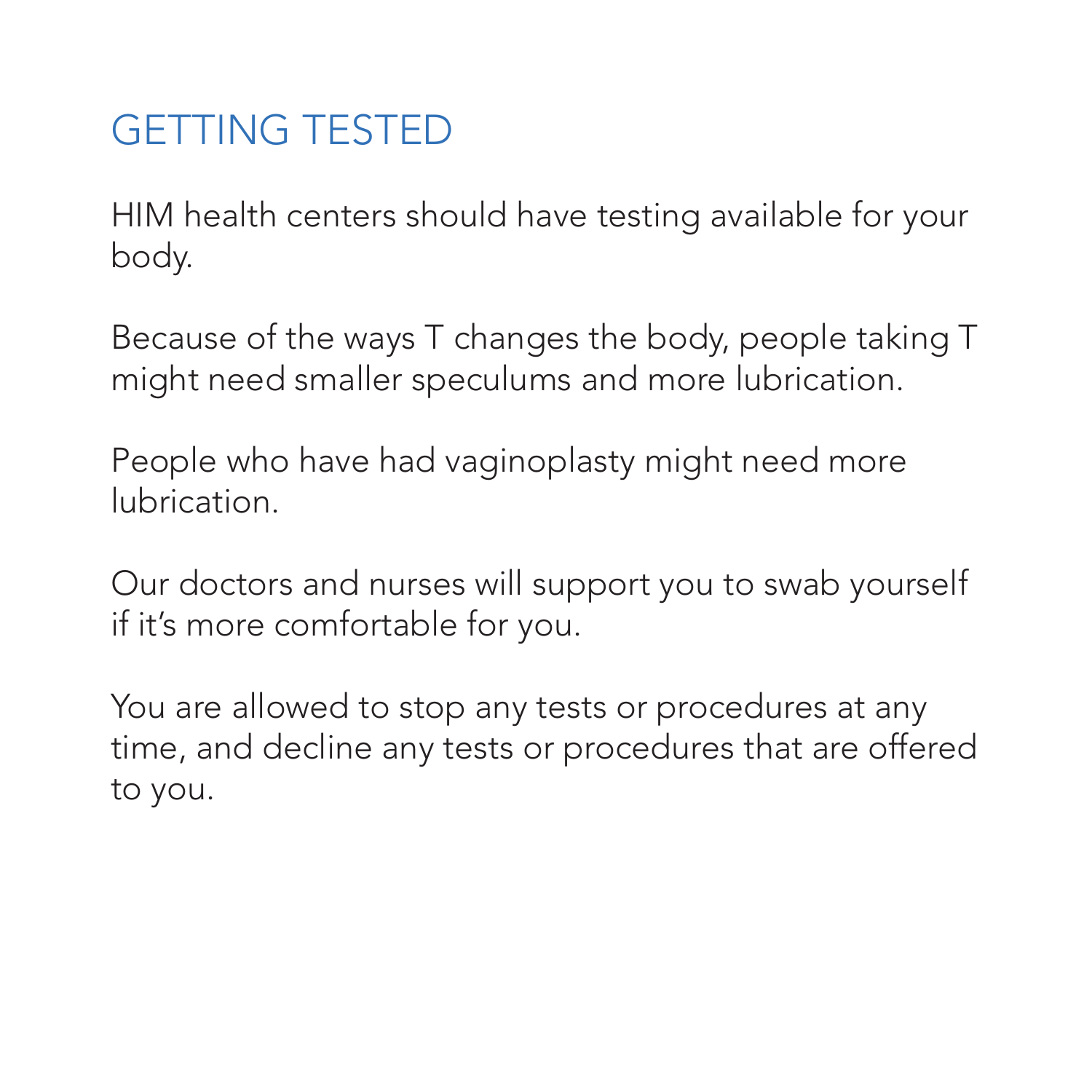## ACCESSING HORMONES

Gender affirming care should be available from any nurse practitioner or physician. However, doctors and nurses are allowed to refuse to prescribe hormones if they don't know enough about it; in this case, they should refer you to a doctor who does. Systemic transphobia sometimes means that medical care is not as accessible to TN2S people.

Hormones are prescribed by an informed consent model. This means that you don't need to 'prove' you're trans, only that you know what hormones will do to your body and that you're able to follow a treatment plan. Your doctor can tell you more about accessing hormones. Being trans is healthy, normal, and not a mental health disorder. A diagnosis of Gender Identity Disorder is no longer needed to access hormones.

HIM does not currently offer direct access to hormones in our health centres. Please continue to hold us accountable as we advocate for more services.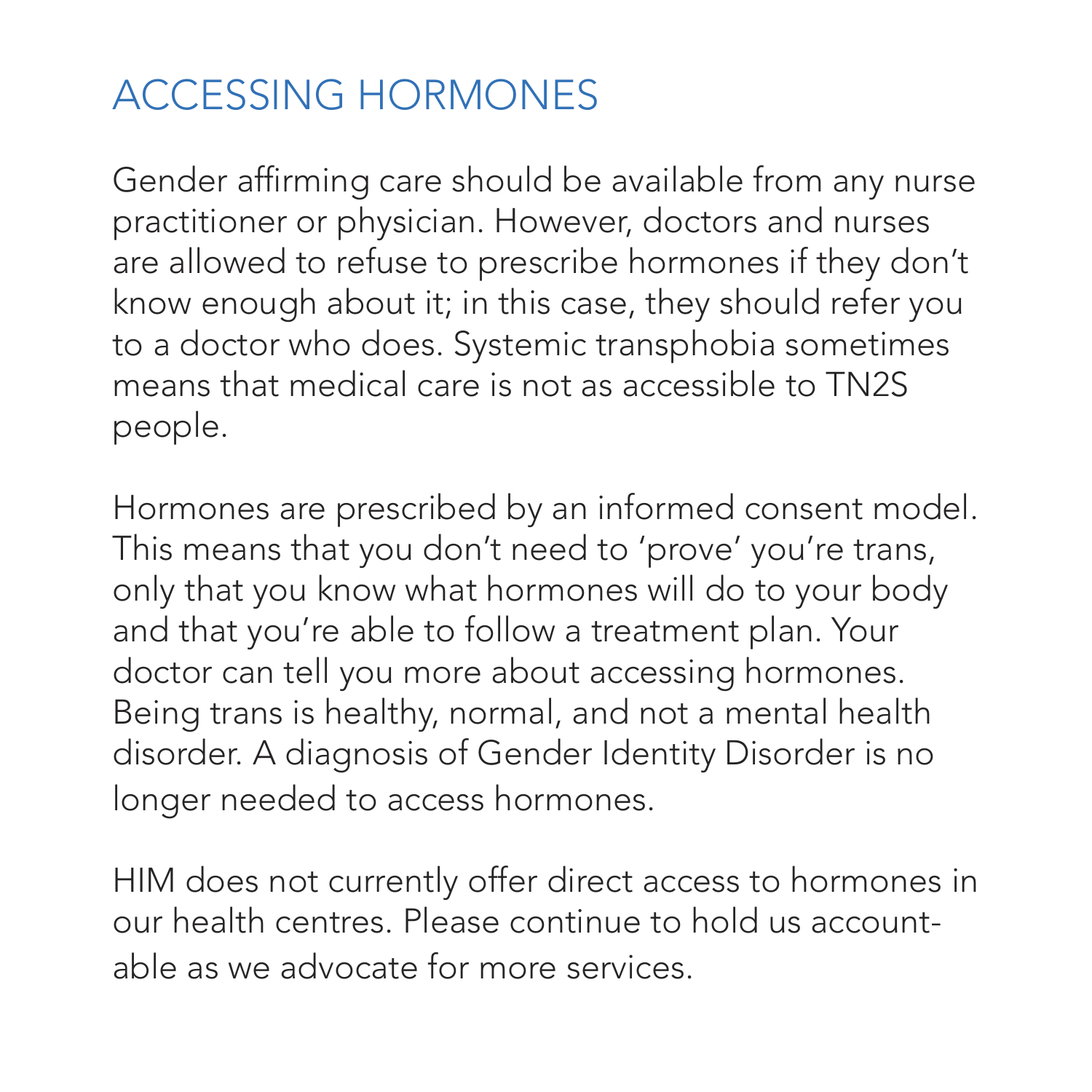

If you have a comment or concern about the care you received today, we would like to hear from you. Please send an email to office@checkhimout.ca and someone will get back to you as soon as possible.